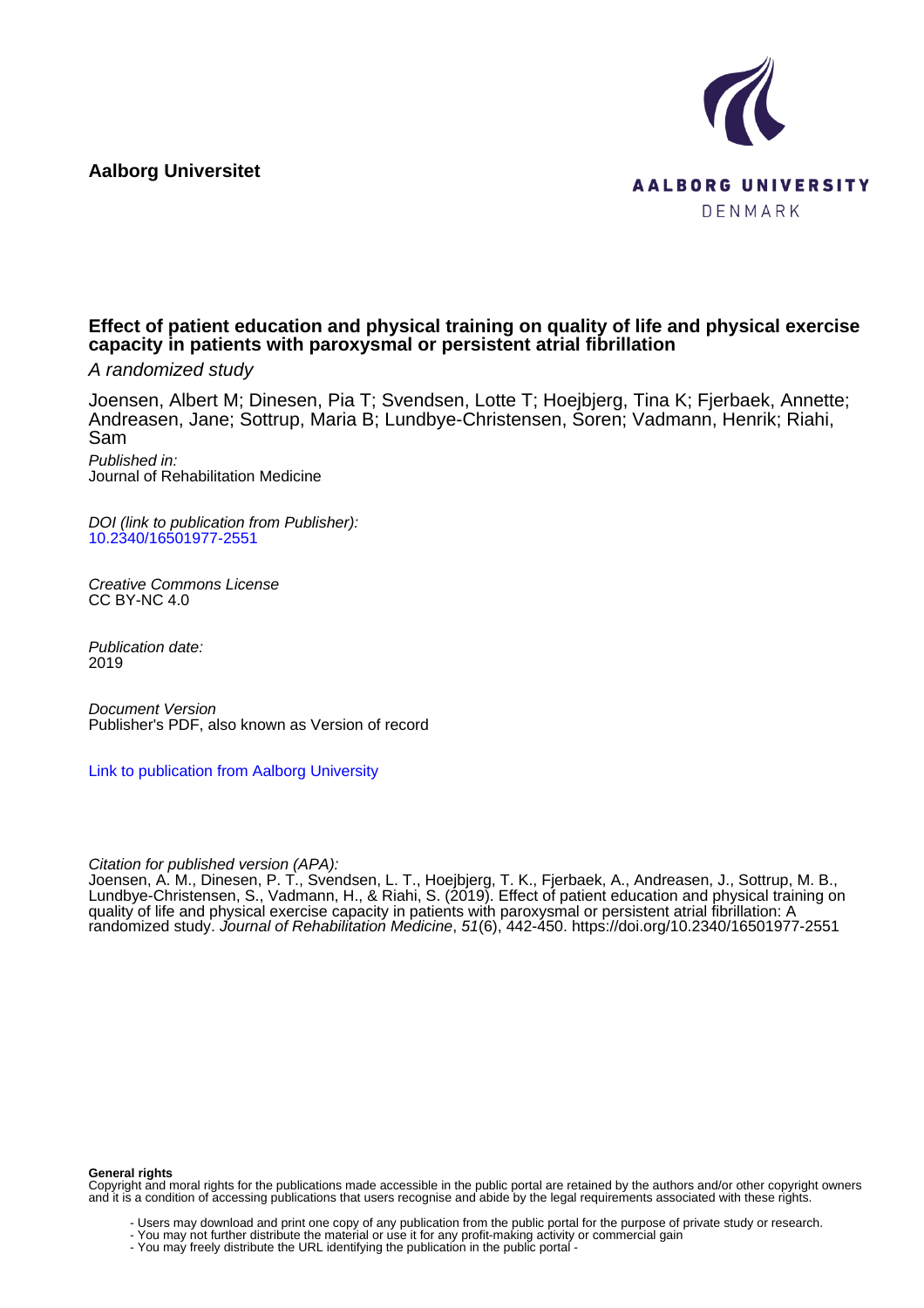# **ORIGINAL REPORT**

# **EFFECT OF PATIENT EDUCATION AND PHYSICAL TRAINING ON QUALITY OF LIFE AND PHYSICAL EXERCISE CAPACITY IN PATIENTS WITH PAROXYSMAL OR PERSISTENT ATRIAL FIBRILLATION: A RANDOMIZED STUDY**

Albert M. JOENSEN, MD, PhD<sup>1,2</sup>, Pia T. DINESEN, MD, PhD<sup>1,2</sup>, Lotte T. SVENDSEN, RN<sup>1</sup>, Tina K. HOEJBJERG, RN<sup>1</sup>, Annette FJERBAEK, PT<sup>3</sup>, Jane ANDREASEN, PT, MSc, PhD<sup>3,4</sup>, Maria B. SOTTRUP, RN<sup>1</sup>, Søren LUNDBYE-CHRISTENSEN, MSc, PhD<sup>2,5</sup>, Henrik VADMANN, MD, PhD<sup>1,2</sup> and Sam RIAHI, MD, PhD<sup>1,2</sup>

*From the 1Department of Cardiology, Aalborg University Hospital, 2Aalborg AF Study Group, Aalborg University Hospital, 3Department of Physiotherapy and Occupational Therapy, Aalborg University Hospital, 4Public Health and Epidemiology Group, Department of Health, Science and Technology, Aalborg University and 5Unit of Clinical Biostatistics, Aalborg University Hospital, Aalborg, Denmark* 

JRM

*Objective:* **To examine the effect of a rehabilitation programme on quality of life and physical capacity in patients with atrial fibrillation.**  *Methods:* **Patients with paroxysmal or persistent atrial fibrillation were randomized to either a 12 week rehabilitation programme with education and physical training (intervention group) or standard care (control group). At baseline, after 3, 6 and 12 months participants completed 5 different quality of life questionnaires (Quality of Life in patients with Atrial Fibrillation (AF-QoL-18), Atrial Fibrillation Effect on QualiTy of Life (AFEQT), Patient Health Questionnaire (PHQ-9), Generalised Anxiety Disorder Assessment (GAD-7) and EuroQol 5D (EQ-5D)), and physical exercise tests. Differences in mean] scores between groups were analysed by repeated measures analysis of variance (ANOVA).** 

*Results:* **Fifty-eight patients (age range 43–78 years, 31% female) were included. In the intervention group the AF-QoL-18 score increased from baseline (48.4 (standard deviation (SD) 22.8)) to 6 months (68.0 (SD 15.2)) compared with the control group (baseline 51.6 (SD 22.3), 6 months 59.2 (SD 27.3)). After 12 months, there was no difference. Similar patterns were found for the other questionnaires. Maximum exercise capacity improved in the intervention group from baseline (176 W (SD 48)) to 6 months (190 W (SD 55)). There was no change in the control group.**  *Conclusion:* **Education and physical training may have a short-term (but no long-term) beneficial effect on quality of life and physical exercise capacity in patients with atrial fibrillation.**

*Key words:* atrial fibrillation; rehabilitation; quality of life; physical exercise; education.

Accepted Mar 22, 2019; Epub ahead of print Apr 1, 2019

J Rehab Med 2019: 51: 442–450

Correspondence address: Albert Marni Joensen, Department of Cardiology, Aalborg University Hospital, Søndre Skovvej 15, DK-9000 Aalborg, Denmark. E-mail: albert.marni.joensen@rn.dk

**Nardiac rehabilitation takes a cross-functional approach** to the aftercare of patients, including individually designed treatment plans, patient information and education plans, physical exercise, dietary guidance, psychosocial

# **LAY ABSTRACT**

Atrial fibrillation is the most common cardiac arrhythmia and the number of atrial fibrillation patients is growing worldwide. In addition to an increase in risk of stroke and heart failure patients with atrial fibrillation also experience decrease in fitness and quality of life. In our study 58 atrial fibrillation patients draw lots to participate or not in a rehabilitation program with education and exercise training in addition to usual treatment. We measured fitness by a bicycle test at the beginning of the study and after 3 and 6 months, moreover participants filled out questionnaires on quality of life at the beginning of the study and after 3, 6 and 12 months. We found that our rehabilitation program may have a short term (but no long term) effect on quality of life and fitness in atrial fibrillation patients.

support, optimization of medical treatment, risk factor control, and individual maintenance of treatment goals.

There is strong evidence that rehabilitation has a beneficial effect on quality of life (QoL) in patients with coronary heart disease (CHD) (1). However, patients with atrial fibrillation (AF) are seldom and not systematically offered rehabilitation.

Previous studies have demonstrated that patients with AF lack knowledge regarding the natural history of AF, consequences, treatment and how to manage a change in QoL caused by AF (2).

In addition, the relationship between physical exercise and AF has been disputed. Among 64,561 patients, Qureshi et al. found an inverse relationship between cardiorespiratory fitness and incident AF, especially in obese subjects who underwent exercise treadmill testing (3). In 825 obese patients with AF, Pathak et al. demonstrated a lower burden of AF in patients who lost weight and improved their cardiorespiratory fitness (4, 5). Pathak et al. also demonstrated a beneficial effect of aggressive risk factor management on the long-term success of AF ablation (6). Randomized studies on patients with primarily permanent AF have demonstrated beneficial effects of physical exercise on physical capacity, AF symptoms and QoL (7–11).

The prevalence of AF is increasing (12), therefore, it is important to investigate whether a rehabilitation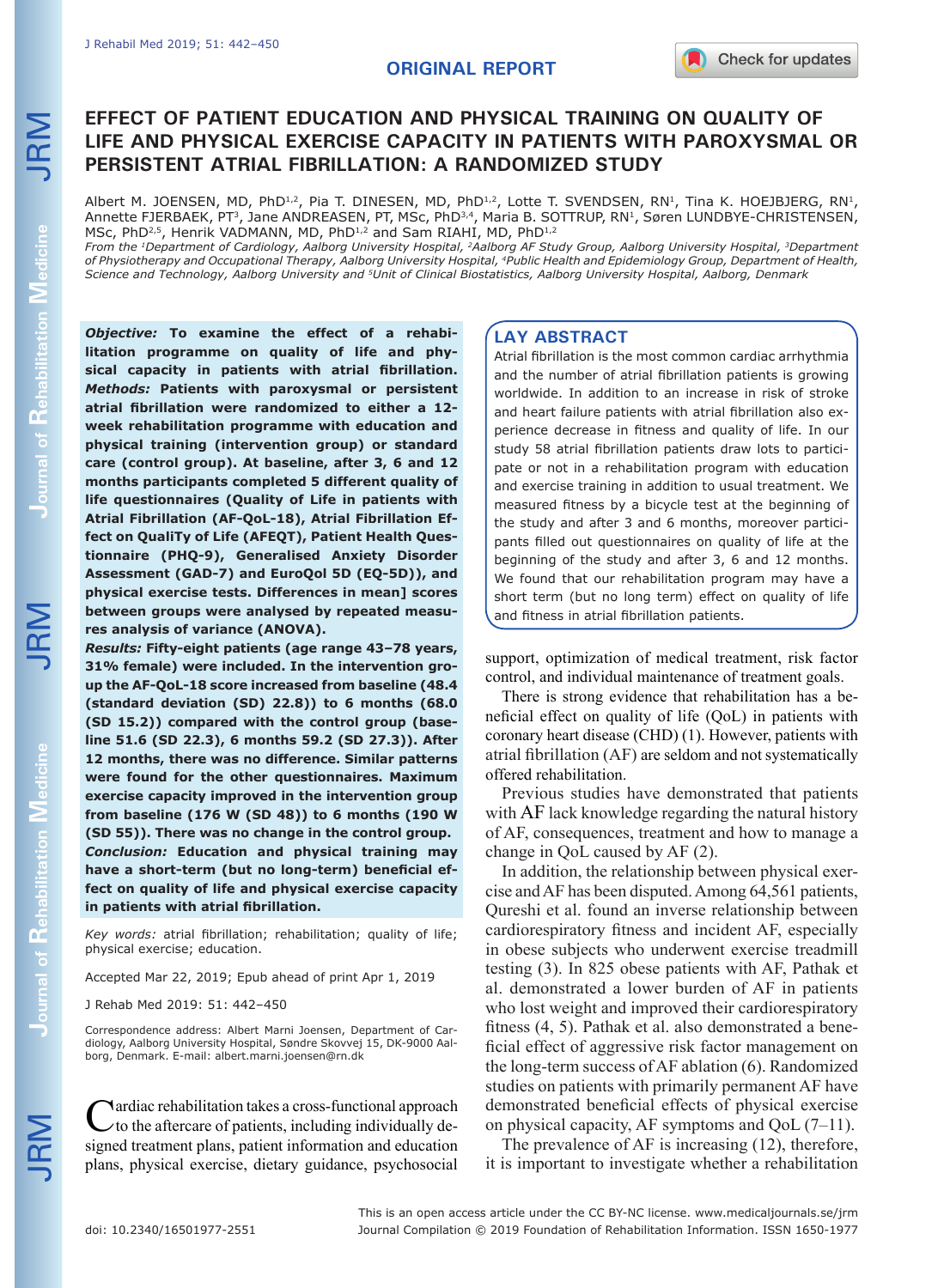# *Objective*

The aim of this study was to investigate whether a rehabilitation programme with group education, physical exercise, optimization of medical treatment and monitoring of lifestyle changes can improve QoL and physical exercise capacity in patients with AF.

# **METHODS**

# *Design*

Clinical randomized controlled trial. ClinicalTrials.gov (record N-20120002).

# *Patients*

Patients with paroxysmal or persistent AF admitted to the Department of Cardiology, Aalborg University Hospital between 6 June 2012 and 4 April 2013 were consecutively invited to participate in the study. All patients received treatment according to the current guidelines. Patients who provided informed consent to participate were randomized to either specialized cardiac rehabilitation or standard follow-up. The rehabilitation programme consisted of groups of 10 patients.

At the primary admission, all patients underwent echocardiography and blood samples were taken.

*Inclusion criteria*. Patients ≥18 years of age, hospitalized at the Department of Cardiology, Aalborg University Hospital, with a diagnosis of paroxysmal or persistent AF documented by an electrocardiogram (ECG) or >30 s of AF recorded by long-term monitoring. All participants received oral and written information prior to providing written informed consent.

*Exclusion criteria.* atients who qualified for cardiac rehabilitation due to other cardiac conditions (congestive heart failure or CHD) were excluded. If AF was caused by a reversible condition patients were also excluded.

Heart failure (New York Heart Association (NYHA) class III–IV or Left Ventricular Ejection Fraction (LVEF) < 40%) or valvular heart disease and patients admitted for radiofrequency ablation were also excluded. Patients considered too ill, physically or mentally, to participate in rehabilitation by the treating physicians were excluded.

#### *Randomization*

Randomization was electronically, randomizing the participants into 2 groups of 20 participants at a time.

#### *Rehabilitation*

The rehabilitation programme included education, physical exercise, optimization of the medical treatment and discussion of implications on daily life.

The group sessions with a doctor, a nurse, a dietician or a psychologist was scheduled once a week for 1 h for the first 8 weeks. The education included information on pathophysiology, risk factors, treatment, diet and coping mechanisms for living with AF.

The exercise programme was conducted as 1-h sessions twice a week for 12 weeks and supervised by a cardiac rehabilitation physiotherapist. Each training session consisted of at least 30 min of aerobics  $\geq$  70% of maximum exercise capacity estimated from a maximum cycle ergometer test with ECG monitoring and graded on the Borg scale (score 14–16) and interval training with elements of strengthening exercises (13).

Patients were encouraged to be moderately physically active  $\geq$  30 min each day and, if they missed a group training session, to perform 30 min of high-intensity activities.

### *Medication*

The medical treatment was optimized according to the current guidelines.

#### *Quality of life*

At inclusion and after 3, 6 and 12 months, all participants completed the following disease-specific QoL questionnaires: Health-related Quality of Life in patients with Atrial Fibrillation (AF-QoL-18) and Atrial Fibrillation Effect on QualiTy of Life (AFEQT) and the generic QoL questionnaires: Generalised Anxiety Disorder Assessment (GAD-7), Patient Health Questionnaire (PHQ-9) and EuroQol 5D (EQ-5D).

AF-QoL-18 includes 18 questions on 3 domains: psychological, physical and sexual activity. The answer score range from zero (worst) to 100 (best). AFEQT includes 20 questions on treatment, symptoms and daily activity during the last 4 weeks. The score range from 20 (best) to 140 (worst).

GAD-9 assesses anxiety and results range from zero (worst) to 21 (best). PHQ-9 focuses on depression symptoms during the latest 2 weeks ranging from zero (best) to 27 (worst). EQ-5D consists of 5 questions on mobility, self-care, usual activities, pain/discomfort, anxiety/depression and a visual analogue scale (EQVAS) assessing self-estimated health status.

#### *Physical exercise tests*

At inclusion and after 3 and 6 months, all participants were tested by an ergometer cycle test, a 6-min walk (6MW) test and a 5-repetition-sit-to-stand (5RSS) test.

The ergometer cycle test was performed in accordance with the standard for exercise testing of the American Heart Association (14). The maximal physical capacity test was used as an indirect measure of the maximum exercise capacity. Participants started at 50 Watt (W), with a 25-W load increase for each 2 min until the participants could no longer maintain a speed of 60 rotations/min due to fatigue/dyspnoea.

The 6MW test is a simple, safe and inexpensive test to estimate submaximum exercise capacity. The test results correlate well with functional capacity and can be used prognostically (15).

The 5RSS test is also a simple, safe and inexpensive test evaluating the strength of the lower extremities by the patient standing up from a sitting position as quickly as possible 5 times in a row (16).

All tests were performed by one of 2 trained physiotherapists, who were blinded to whether the participant participated in rehabilitation.

#### *Statistical analysis*

*Quality of life.* From the study by Arribas et al. in 2010 (17), mean and standard deviation (SD) of AF-QoL-18 in a population of Spanish patients with AF were stated to be: mean 38.9 and

**Journal of** 

**Rehabilitation Journal of Rehabilitation Medicine** 

**Journal of** 

**Rehabilitation**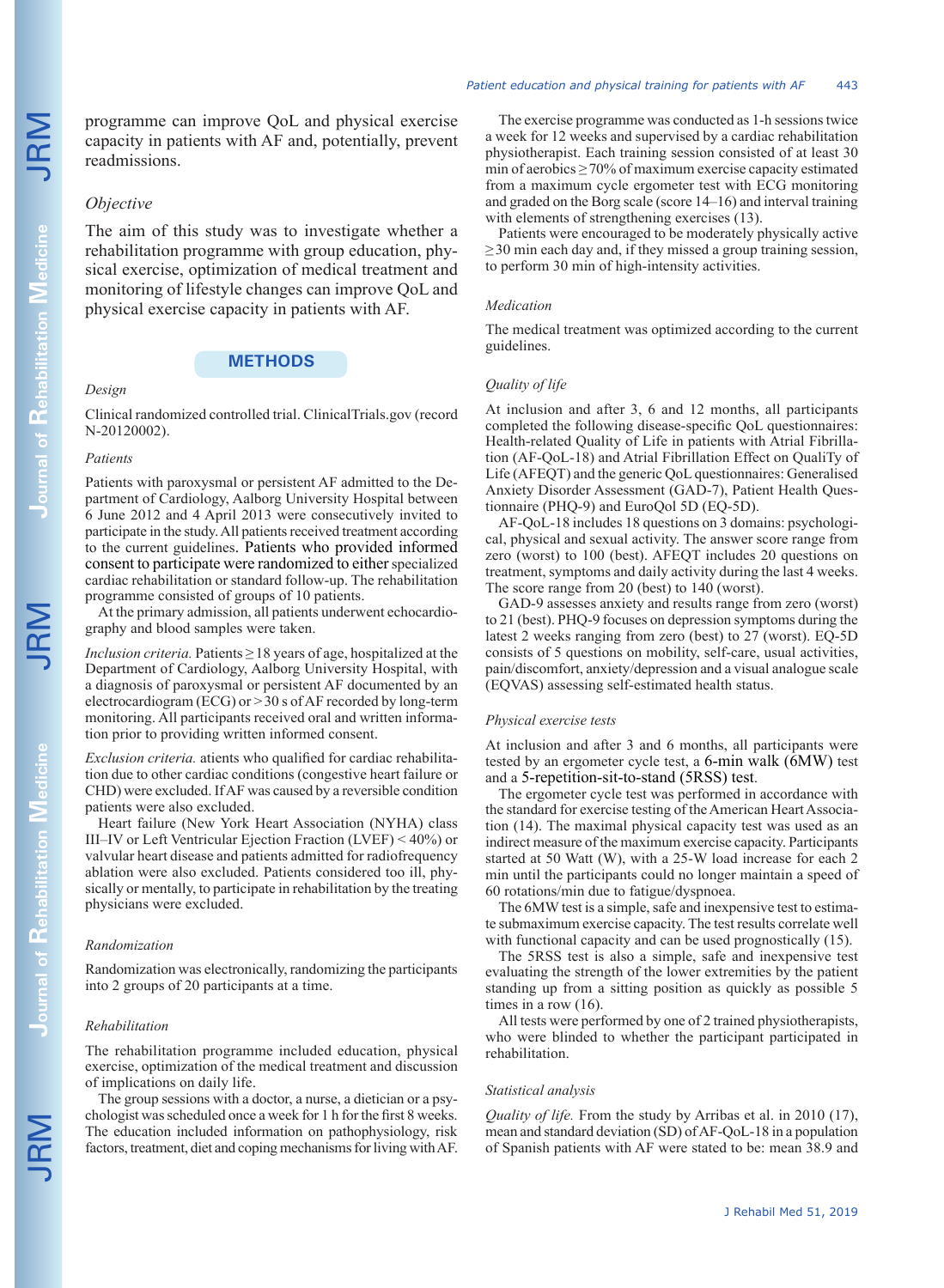(SD 21.5). With a level of significance of 0.05, a power of 0.8 and a difference between groups of 17 (corresponding to, for example, means 39 and 22), the necessary number of patients in each randomization arm is  $n=26$ . No power calculation was made in relation to the other questionnaires.

*Maximum exercise capacity.* Hegbom et al., in 2006 (7), compared changes in maximum exercise capacity between 2 groups of patients with AF, of which only one group received active exercise therapy. From this paper, mean and SD of changes in measure of maximum exercise capacity (CW max) are stated as 0.3 and 0.26 (W  $\times$  min), respectively. With a level of significance of 0.05, a power of 0.8 and a difference between groups of 0.3 (corresponding to, for example, means before/after of 1.3/1.6 for the active group and 1.3/1.3 for the passive group), the necessary number of patients in each randomization arm is *n*=16.

The differences in time course in mean outcome values between the 2 randomization groups at baseline and at 3, 6 and 12 months were analysed by repeated measures ANOVA, taking into account the within-patient correlation. All hypotheses were specified *a priori*, thus, no corrections for multiple testing were made (18). Assumptions of normality and variance homogeneity were assessed by residual plots. Sensitivity analyses were performed using robust variance estimation to manage potential variance heterogeneity, using log-transformed data to accommodate right skewness and using bootstrap when assumptions in general were not met. Stata statistical software (version 13; StataCorp LP, College Station, TX, USA) was used for randomization and analyses. Two-tailed *p*-values <0.05 were considered statistically significant.

### *Ethical issues*

All patients received oral and written information, emphasizing that participating in the study was voluntary and withdrawing their informed consent at any time would not affect the present or future treatment. The project was approved by the local ethics committee (approval number N-20120002) and conducted in conformity with the Declaration of Helsinki.

Data were collected according to the principles of good clinical practice and the project was reported to the Danish Data Protection Agency (2008-58-0028).

# **RESULTS**

A total of 823 patients were screened. The majority of patients did not meet the inclusion criteria (Fig. 1). The low inclusion rate (7%) was explained mainly by exclusion of patients who were eligible for other rehabilitation programmes or experienced comorbidities. Consequently, 90 patients eligible for inclusion were invited to participate in the study, of whom 58 (64%) accepted the invitation. Barriers to participation were mostly time-consumption or not being able to participate due to the patients' work.

Two patients from the rehabilitation group and 4 from the control group did not return the questionnaires and were lost to follow-up. Over 80% of the intervention group participated in  $\geq$  75% of the rehabilitation programme.

Baseline characteristics of participants are listed in Table I.

### *Questionnaires*

For all QoL questionnaires, the trend was an increase in QoL from the baseline to 6 months questionnaire, which was higher in the intervention group than in the control group, although not all differences were statistically significant.

Using the AF-QoL-18 questionnaire, we found that the intervention group had a significantly higher increase in score during the first 6 months, but only a minor not statistically significant difference at 12 months (Table II and Fig. 2a). When separating the AF-QoL-18 into the 3 domains (physical, psychological and sexual activity), we found the same trend in all 3 sub-analyses, with the most pronounced effect in the physical domain (data not shown).

Results from the AFEQT questionnaire were similar (Table II and Fig. 2b).



**Fig. 1.** Fig. 1. Flowchart of participants. RFA: radio frequency ablation, AF: atrial fibrillation.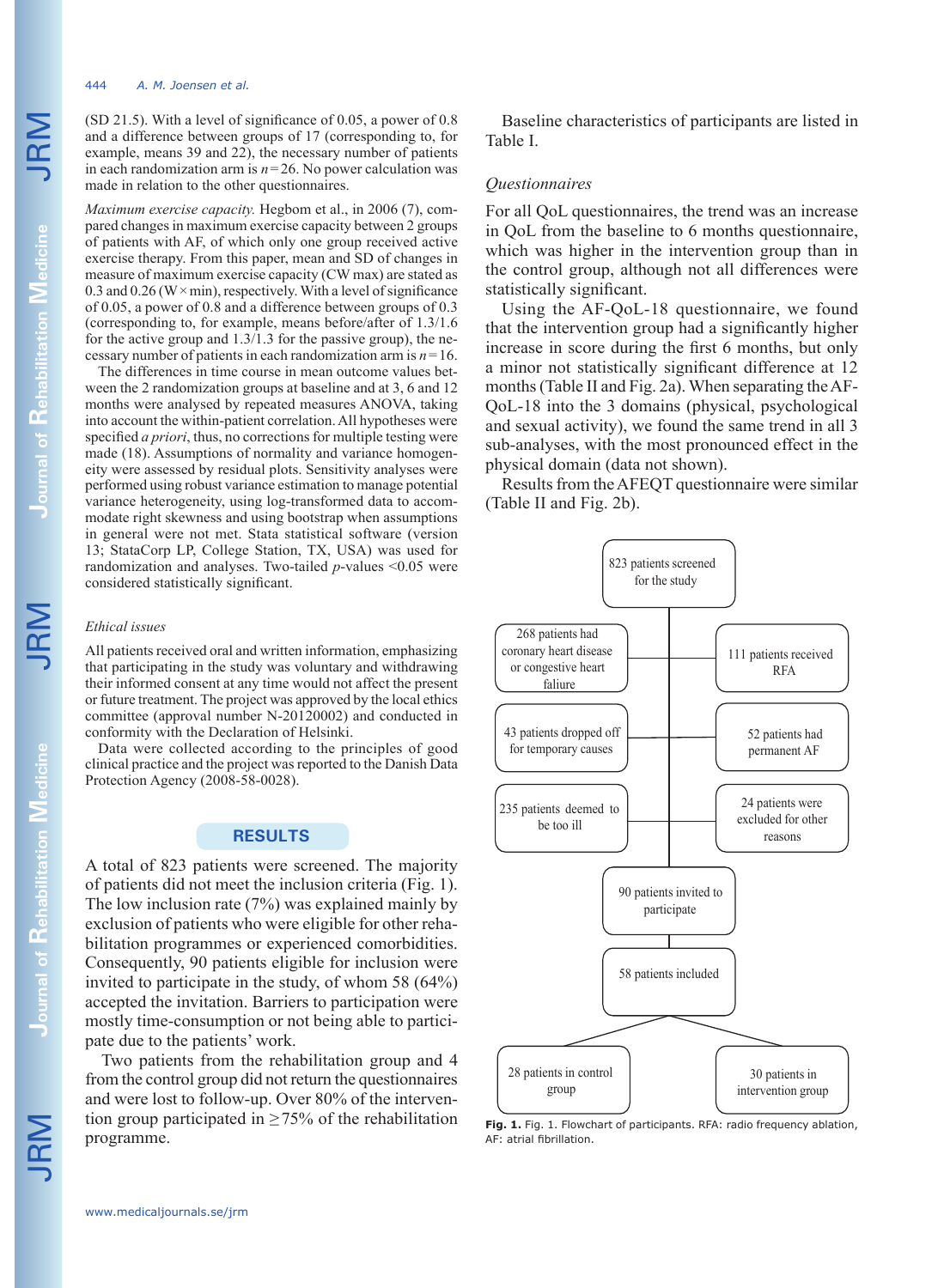**Journal of** 

|                                            | Control group $(n=24)$ | Intervention group ( $n = 28$ ) | p-value for difference |
|--------------------------------------------|------------------------|---------------------------------|------------------------|
| Age, years, mean (SD) [range]              | 60.2 (8.9) [42.7-73.4] | 62.2 (10.0) [32.6-77.6)         | 0.447                  |
| Female, $n$ (%)                            | 7(29)                  | 11 (39)                         | 0.562                  |
| AF type, $n$ (%)                           |                        |                                 | 0.177                  |
| Paroxysmal                                 | 9(38)                  | 16(57)                          |                        |
| Persistent                                 | 15 (63)                | 12(43)                          |                        |
| CHADS2VA2Sc score, n (%)                   |                        |                                 | 0.673                  |
| 0                                          | 9(38)                  | 6(21)                           |                        |
|                                            | 8(33)                  | 11 (39)                         |                        |
| 2                                          | 5(21)                  | 7(25)                           |                        |
| 3                                          | 2(8)                   | 4(14)                           |                        |
| Symptoms, $n$ (%)                          |                        |                                 |                        |
| Fatigue                                    | 11 (46)                | 12(43)                          | 1.000                  |
| Dyspnoea                                   | 9(38)                  | 11 (39)                         | 1.000                  |
| Palpitations                               | 10(42)                 | 14 (50)                         | 0.588                  |
| <b>Dizziness</b>                           | 6(25)                  | 11 (393)                        | 0.376                  |
| Syncope                                    | 1(4)                   | 3(10)                           | 0.615                  |
| Chest pain                                 | 10(42)                 | 7(25)                           | 2.450                  |
| Asymptomatic                               | 3(13)                  | 5(18)                           | 0.711                  |
| Smoker, n (%)                              | 1(4)                   | 1(4)                            | 1.000                  |
| BMI, kg/m <sup>2</sup> , mean (SD) [range] | 27.8 (3.9) [22.1-40.4] | 27.9 (5.1) [21.1-43.4]          | 0.963                  |
| Oxygen uptake, I/min/kg, mean (SD) [range] | 31.7 (8.3) [15.4-50.1] | 29.0 (7.3) [16.5-42.0]          | 0.230                  |
| Medical treatment, n (%)                   |                        |                                 |                        |
| Warfarin                                   | 11 (46)                | 11 (39)                         | 0.779                  |
| Dabigatran                                 | 3(13)                  | 2(7)                            | 0.652                  |
| ASA                                        | 2(8)                   | 2(7)                            | 1.000                  |
| Beta blocker                               | 16 (67)                | 18 (64)                         | 1.000                  |
| Amiodarone                                 | 2(8)                   | 3(11)                           | 1.000                  |
| Flecainide                                 | 4(17)                  | 3(11)                           | 0.690                  |

BMI: body mass index; AF: atrial fibrillation; SD: standard deviation; ASA: acetylsalicylic acid.

The PHQ9 and GAD questionnaires showed that patients in both groups achieved a higher QoL after 6 months, but the increase was statistically significantly higher in the intervention group. From 6 to 12 months a lower QoL was found in both groups without statistical significance at the end of the study (Table II and Figs 2c and 2d).

A similar trend was found using the EQVAS, with an initial not statistically significant increase in QoL for the intervention group that decreased at the end of the study (Table II and Fig. 2e).

### *Physical training*

As shown in Fig. 3 and Table III, the participants in the intervention group had a lower maximum exercise capacity and oxygen  $(O_2)$  uptake and an inferior performance in the 5RSS test at baseline than the control group despite the electronic randomization. The control group did not improve their exercise capacity and  $O<sub>2</sub>$ uptake during the study, whereas in the intervention group, the maximum exercise capacity increased significantly from baseline to 3 months and remained steady

**Table II.** Scores from quality of life (QoL) questionnaires at baseline and after 3, 6 and 12 months. The first column with *p*-values stems from the unpaired comparison between treatment groups at baseline. Subsequent *p*-values stem from unpaired comparisons of changes from baseline

|               |              | <b>Baseline</b> |            | 3 months    |            | 6 months     |            | 12 months   |            |
|---------------|--------------|-----------------|------------|-------------|------------|--------------|------------|-------------|------------|
| Questionnaire |              | Mean (SD)       | $p$ -value | Mean (SD)   | $p$ -value | Mean (SD)    | $p$ -value | Mean (SD)   | $p$ -value |
| AF-QoL-18     | Control      | 52.2 (22.1)     |            | 57.3 (24.7) |            | 59.2 (27.28) |            | 58.0 (28.0) |            |
|               | Intervention | 48.4 (22.8)     | 0.555      | 63.2 (18.9) | $0.014*$   | 68.0 (15.21) | $0.031*$   | 59.1 (23.2) | 0.359      |
| AFEOT         | Control      | 66.3 (26.5)     |            | 78.2 (20.9) |            | 82.3 (18.7)  |            | 83.4 (19.3) |            |
|               | Intervention | 67.5(26.3)      | 0.841      | 86.4 (19.5) | 0.194      | 88.6 (15.1)  | 0.822      | 86.7 (20.5) | 0.812      |
| GAD-7         | Control      | 3.6(3.9)        |            | 2.4(3.5)    |            | 3.0(3.1)     |            | 3.3(3.5)    |            |
|               | Intervention | 5.3(4.9)        | 0.092      | 2.7(3.6)    | 0.071      | 1.6(2.1)     | $0.003*$   | 3.2(4.2)    | 0.074      |
| PHQ-9         | Control      | 4.3(4.3)        |            | 4.2(3.7)    |            | 3.9(3.5)     |            | 4.8(5.0)    |            |
|               | Intervention | 5.8(7.3)        | 0.251      | 3.3(3.6)    | 0.082      | 1.8(2.5)     | $0.023*$   | 3.4(3.8)    | $0.028*$   |
| <b>EQVAS</b>  | Control      | 76.2 (13.2)     |            | 73.4 (14.4) |            | 77.0(12.1)   |            | 77.8 (11.0) |            |
|               | Intervention | 71.0(15.9)      | 0.184      | 75.4 (15.9) | 0.062      | 80.0 (11.0)  | 0.099      | 76.2 (15.0) | 0.362      |

\**p*-values from analysis of variance (ANOVA) test of difference between groups from baseline to time-point

QoL: quality of life; SD: standard deviation; AFEQT: Atrial Fibrillation Effect on QualiTy of Life; GAD-7: Generalised Anxiety Disorder Assessment; PHQ-9: Patient Health Questionnaire; EQ-5D: EuroQol 5D.

JRM

**Journal of** 

**Rehabilitation Journal of Rehabilitation Medicine**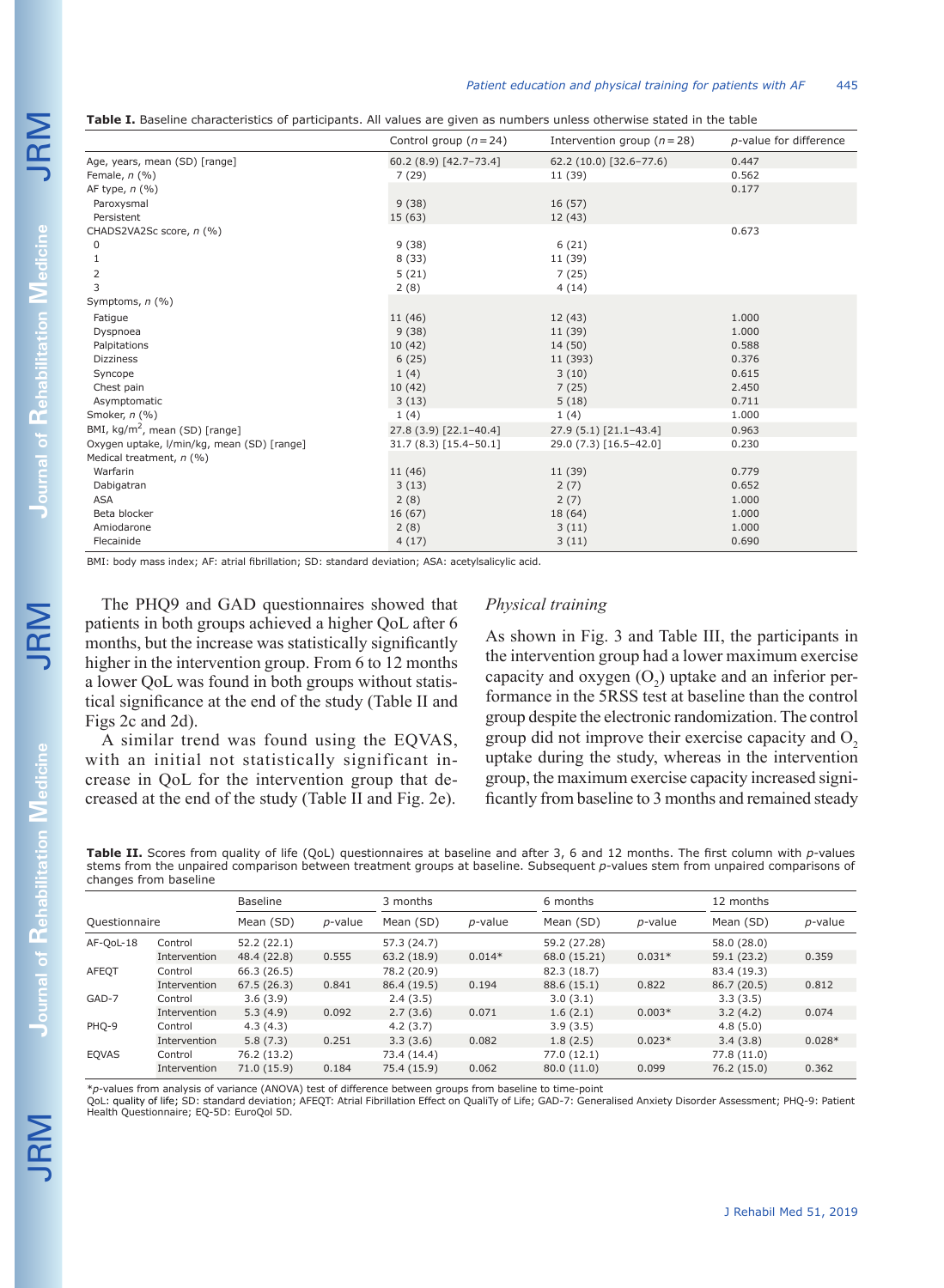

until 6 months. The maximum  $O_2$  uptake increased from 29.0 ml  $O_2$ /kg (SD 7.3) at baseline to 31.1 (SD 7.4) after 6 months.

In the 5RSS test, the rehabilitation group improved during the first 3 months and remained approximately the same for the next 3 months. The control group remained at the same level during the first 3 months but improved from 3 to 6 months. Thus, the difference between the 2 groups was the same at 6 months as at baseline (Fig. 3 and Table III).

In the 6MW test, the baseline mean distance was similar between groups. A small improvement was observed in both groups from baseline to 6 months, but no statistically significant difference between groups.

Nine patients had AF during one or more of the physical tests. Stratification for AF or sinus rhythm did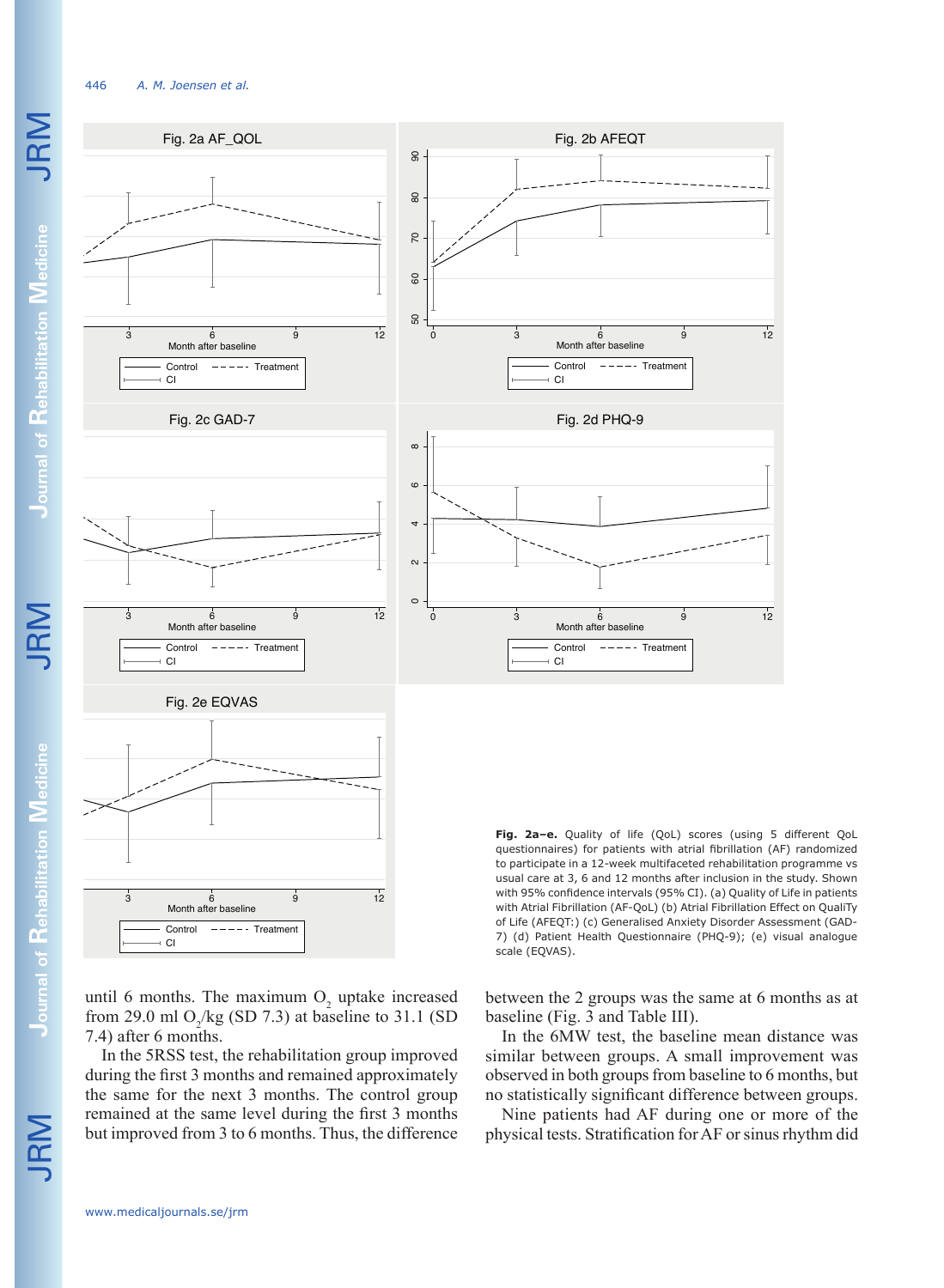

**Fig. 3a–d.** Results from physical tests for patients with atrial fibrillation (AF) randomized to participate in a 12-week rehabilitation programme including physical exercise and education vs usual care at baseline and 3 and 6 months after inclusion in the study. Shown with 95% confidence

not change the results of the physical tests significantly, but wider confidence intervals were observed.

Plots of residuals showed no violations of model assumptions. Sensitivity analyses confirmed our findings. Hence, the conclusions did not depend on a normal distribution of data or variance/covariance structure of data. Stratification by physical capacity at baseline, age, sex and type of AF did not differ from the main results.

No patients experienced adverse events during training.

During the study period, 38 patients had at least one readmission for cardiac reasons, mostly AF (rehabilitation group: 20 and control group: 18), 25 had at least one direct current cardioversion (rehabilitation group: 13 and control group: 12) and 11 had a radiofrequency ablation (rehabilitation group: 7 and control group:

| Table III. Results of physical score tests at baseline and after 3 and 6 months. The first column with p-values stems from the unpaired |  |  |  |  |
|-----------------------------------------------------------------------------------------------------------------------------------------|--|--|--|--|
| comparison between treatment groups at baseline. The subsequent p-values stem from unpaired comparisons of changes from baseline        |  |  |  |  |

|                                   |              | <b>Baseline</b> |            | 3 months  |                 | 6 months  |            |
|-----------------------------------|--------------|-----------------|------------|-----------|-----------------|-----------|------------|
| Physical score test               |              | Mean (SD)       | $p$ -value | Mean (SD) | <i>p</i> -value | Mean (SD) | $p$ -value |
| Maximum exercise capacity, Watt   | Control      | 204(68)         |            | 206(68)   |                 | 193 (65)  |            |
|                                   | Intervention | 176 (48)        | 0.073      | 189 (56)  | $0.012*$        | 190 (55)  | $0.026*$   |
| O, uptake, ml/kg/min              | Control      | 31.7(8.3)       |            | 31.8(8.7) |                 | 30.8(8.8) |            |
|                                   | Intervention | 29.0(7.3)       | 0.200      | 30.1(7.7) | 0.125           | 31.1(7.4) | 0.079      |
| 5-repetition-sit-to-stand test, s | Control      | 7.8(2.4)        |            | 7.8(2.6)  |                 | 6.9(2.1)  |            |
|                                   | Intervention | 9.2(3.2)        | 0.058      | 7.8(2.5)  | $0.011*$        | 7.8(3.1)  | 0.490      |
| 6-min walk test, m                | Control      | 596 104.3)      |            | 630 (100) |                 | 637 (104) |            |
|                                   | Intervention | 613 (96)        | 0.951      | 608 (104) | 0.138           | 644 84)   | 0.734      |

\**p*-values from analysis of variance (ANOVA) test of difference between groups from baseline to time-point. SD: standard deviation.

JRM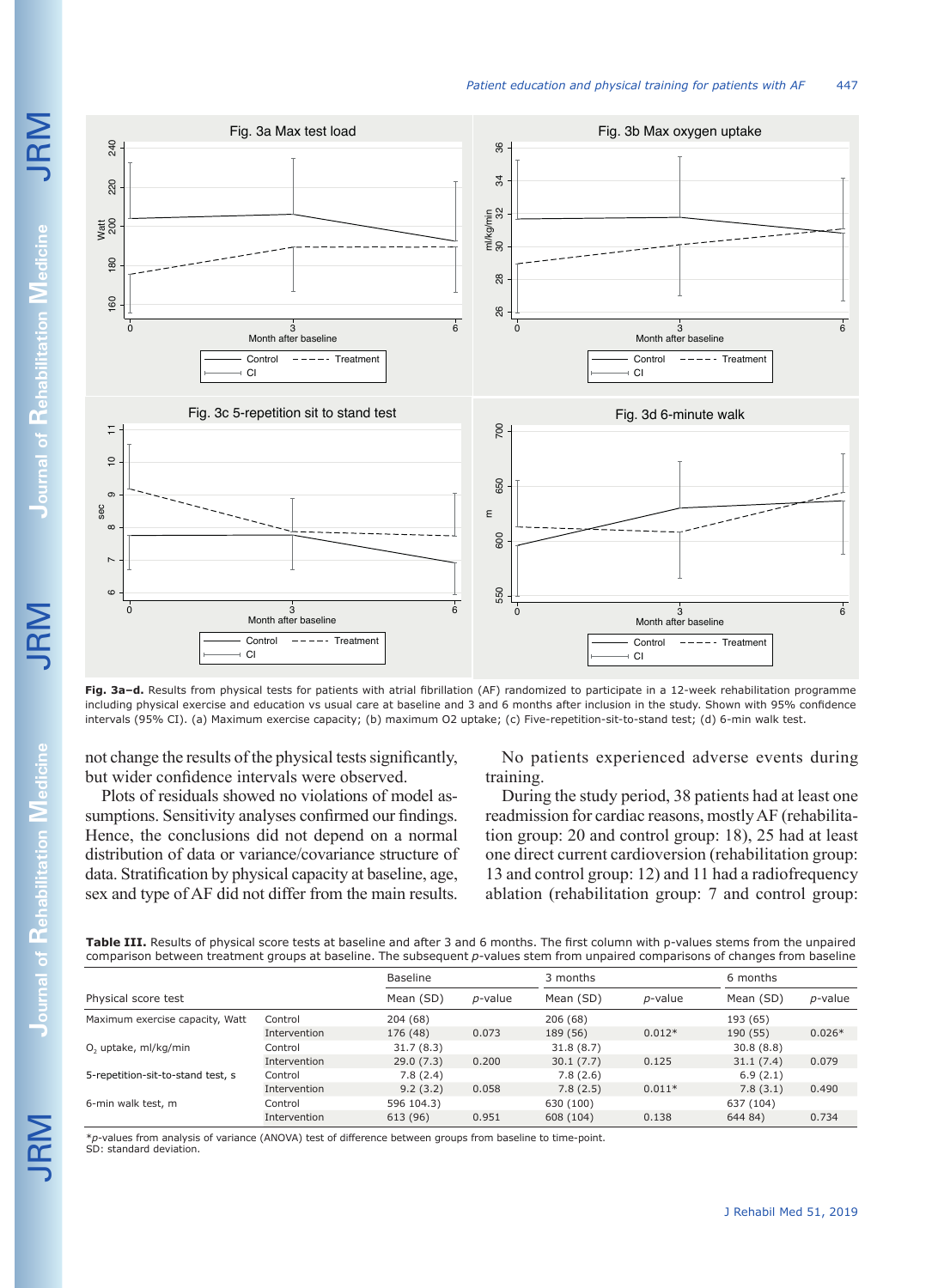4). There was no statistically significant difference between groups.

# **DISCUSSION**

This study found that a full rehabilitation programme including group education and physical training for patients with paroxysmal or persistent AF was beneficial, with statistically significant improvement of QoL measured with both disease-specific (AF-QoL-18, AFEQT) and non-disease-specific (GAD-7, PHQ-9, EQ-5D) questionnaires during the first 6 months, after which the effect attenuated.

Five different questionnaires were used to assess different aspects of QoL. In all questionnaires, there was an increase in QoL for all participants from the start to the end of the study, which was consistent with results from other studies (19, 20). The intervention group experienced a higher increase in QoL during the first 6 months (although not statistically significant in all questionnaires) and a subsequent attenuation of the intervention effect compared with the control group. An earlier study regarding the AFEQT questionnaire suggested that a mean change of approximately 12 points was correlated with a small improvement and <5.3 points was an unimportant improvement (21). Our study showed a difference of 7.6 points after 3 months, potentially suggesting a small clinical importance.

In addition, a positive effect was found on maximum  $O<sub>2</sub>$  uptake, whereas no convincing improvement was found in the other physical tests.

At baseline, there was a statistically significant difference between the intervention and the control group in the performance of the physical tests despite randomization. However, this did not have any statistically significant effect on the results, as stratification by  $O_2$  uptake at baseline did not show a different effect of training in patients with a low  $O_2$  uptake compared with those with a high uptake.

Physical exercise has been shown to reduce the risk and magnitude of, for example, hypertension, diabetes mellitus and obesity, and has been shown to be beneficial for patients with CHD and congestive heart failure (22, 23). Thus, physical exercise may potentially lead to a reduction in the risk of developing AF. However, long duration of vigorous training may increase the risk of developing AF (8), although it seems that moderate physical exercise have a protective effect on patients with permanent AF (8, 24). Regarding physical exercise and non-permanent AF, Malmo et al. (25) found that aerobic interval training reduced the time in AF and improved QoL estimated from the Short Form36 (SF-36) questionnaire. Furthermore, training also significantly improved AF symptoms,  $VO<sub>2</sub>$  peak, left atrial and ventricular function.

Risom et al. (26) conducted a 12-week randomized trial on rehabilitation for patients with paroxysmal or persistent AF after catheter ablation. The authors found an improved physical capacity assessed by  $VO<sub>2</sub>$  peak, which is in line with our results. The authors did not find a statistically significant improvement in the 6MW test in the training group compared with the control group, which was comparable with our results. They did not find an improvement of the mental health based on a non-disease specific questionnaire. As radiofrequency ablation was an exclusion criterion in our study the results cannot be directly compared.

Skielboe et al. included 76 patients with paroxysmal or persistent AF who were randomized to high- or low-intensity exercise for 12 weeks. Both groups improved their peak  $VO<sub>2</sub>$  significantly (11). QoL was not measured. Recent studies have compared AF patients and non-AF patients who joined a cardiac rehabilitation programme for other cardiovascular diseases or cardiovascular risk factors. Younis et al. found that patients with AF initially had lower physical capacity than non-AF participants, but improvement in physical capacity diminished the risk of total mortality and cardiovascular hospitalization for both groups (27). In a case control study Reed et al. found that rehabilitation improved QoL in both groups, but to a greater extent in patients without AF (28).

Although patients with paroxysmal AF may be in sinus rhythm most of the time, they may be less likely to be physically active because of anxiety about initiating AF (29). Even when patients were in sinus rhythm, this study showed that QoL and physical capacity could be improved. We also found an improvement of the 6MW test in the control group, perhaps because participating in the study encouraged patients to be more physically active even though they were in the control group. The bicycle tests favoured the intervention group, probably because bicycle training was a central part of the physical exercise programme.

Establishing whether physical exercise in patients with AF would be beneficial to reduce the risk of comorbidities and the burden of AF will require larger studies with longer follow-up.

The rehabilitation programme seemed to have the highest impact on reducing anxiety and depression and increasing physical and psychological well-being (estimated by questionnaires with focus on these domains: AF-QoL-18, GAD-7 and PHQ-9) and alleviating patients' symptoms (as assessed by AFEQT).

JRM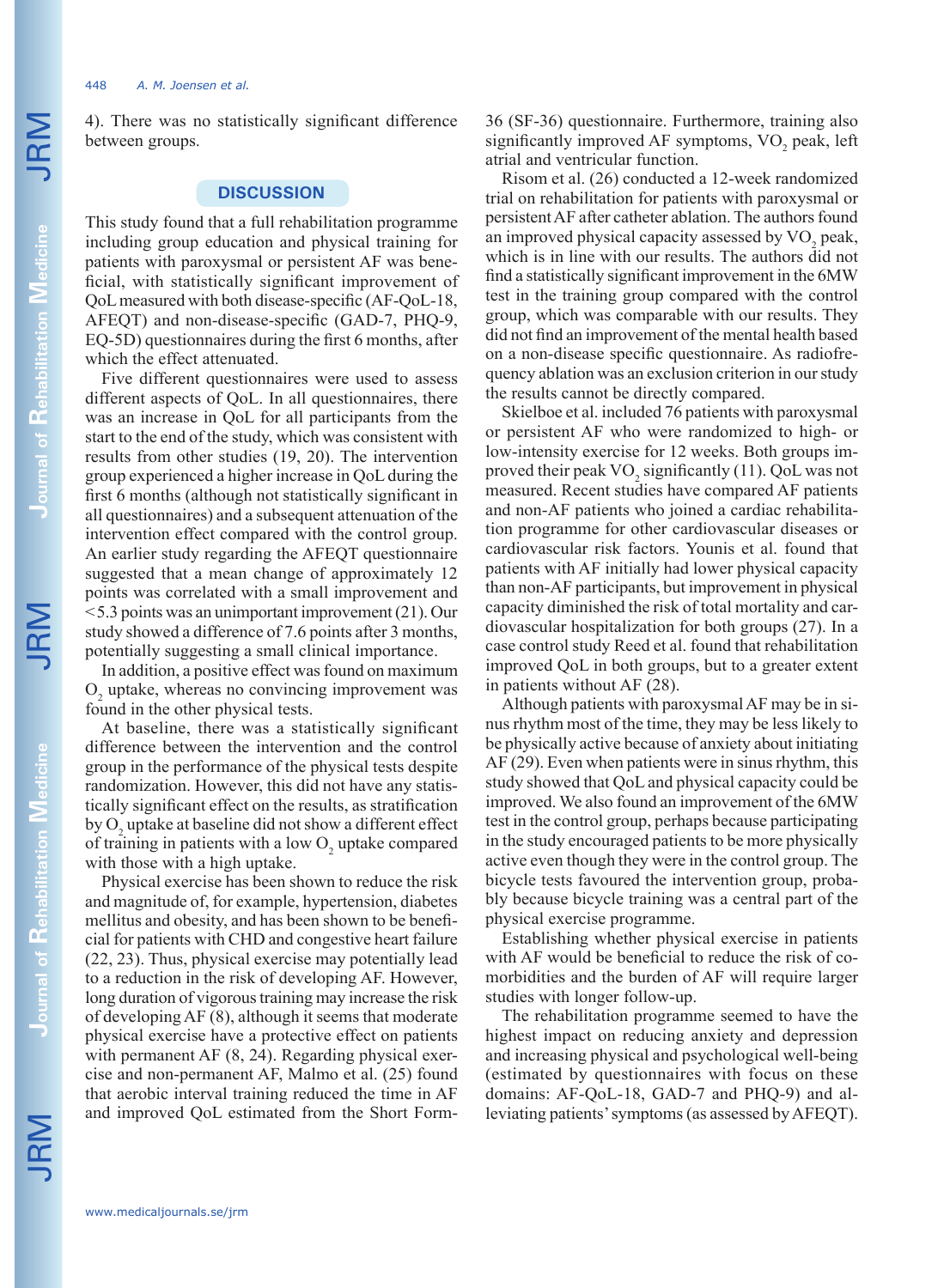# *Strengths*

The strengths of this study include a complete rehabilitation programme, the use of disease-specific individualized training programmes and exercise tests performed by physiotherapists who were blinded to the 2 groups.

The study included patients with paroxysmal or persistent AF, whereas other studies have primarily included patients with permanent AF. Thus, in general, participants in our study seemed to have higher baseline scores compared with an unselected population of AF (17). Dudrik et al. have previously shown that progression from paroxysmal to persistent AF is associated with a decrease in health-related quality of life (30). We therefore performed stratified analyses on type of AF, but we did not find any differences in the effect of rehabilitation between the 2 groups.

This study examined the effect of a complete rehabilitation programme for patients with AF. Previous studies have shown beneficial effects of education about anticoagulation treatment on treatment compliance and found that physical training was beneficial regarding physical capacity and QoL (7, 9, 24, 28). In addition, non-randomized studies indicated a beneficial effect of physical exercise, weight loss, and aggressive risk factor management (5–7).

# *Limitations*

The primary limitation was the number of participants, although it was comparable with other studies in patients with AF  $(7-11)$ . The physical training of the control group was not monitored. Due to logistics we could not include all relevant patients. Patients could not be included if they were admitted for a short period when no nurse or physicians leading the study were on duty, However, this is non-systematic selection and could therefore not influence the study results. Also, a precise registration of the AF burden would have been optimal, e.g. implanting a loop-recorder. However, the economy of the study was restricted. No information was collected regarding the degree of the patients' physical activity during the follow-up period, which could affect the QoL scores.

Thus, this study has limitations. No long-term positive effect of patient education and physical training on QoL of the studied patients was found. Therefore, the cost-effectiveness of this rehabilitation programme for this patient group is questionable.

### *Conclusion*

This study indicated that a multifaceted rehabilitation programme including education and physical training in patients with paroxysmal or persistent AF may have a beneficial short-term (but no long-term) effect on QoL and physical exercise capacity estimated with disease-specific and generic QoL questionnaires.

# **ACKNOWLEDGEMENTS**

The authors would like to thank physiotherapists Rikke Niemann Hargaard, Kasper Juul Larsen, and Klaus Sletten Kristensen for their instruction in the physical exercise training and physiotherapists Camilla Zyrmylen and Thomas Wibaek Asp for performing the blinded physical tests. Thanks to clinical dietitian Lonneke Hjermitslev and clinical psychologist Lisbeth Hede Jørgensen for their assistance in the education. This study was supported by the Research Foundation of the Medical Association of North Jutland and the Aalborg AF Study Group.

*The authors have no conflicts of interest to declare.*

# **REFERENCES**

- 1. Anderson L, Taylor RS. Cardiac rehabilitation for people with heart disease: an overview of Cochrane systematic reviews. Cochrane Database Syst Rev 2014; 12.
- 2. McCabe PJ, Schad S, Hampton A, Holland DE. Knowledge and self-management behaviors of patients with recently detected atrial fibrillation. Heart Lung J Acute Crit Care 2008; 37: 79–90.
- 3. Qureshi WT, Alirhayim Z, Blaha MJ, Juraschek SP, Keteyian SJ, Brawner CA et al. Cardiorespiratory fitness and risk of incident atrial fibrillation results from the Henry Ford exercise testing (FIT) project. Circulation 2015; 131: 1827–1834.
- 4. Pathak RK, Elliott A, Middeldorp ME, Meredith M, Mehta AB, Mahajan R, et al. Impact of CARDIOrespiratory FITness on arrhythmia recurrence in obese individuals with atrial fibrillation the CARDIO-FIT Study. J Am Coll Cardiol 2015; 66: 985–996.
- 5. Pathak RK, Middeldorp ME, Meredith M, Mehta AB, Mahajan R, Wong CX, et al. Long-term effect of goal-directed weight management in an atrial fibrillation cohort: a long-term follow-up study (LEGACY). J Am Coll Cardiol 2015; 65: 2159–2169.
- 6. Pathak RK, Middeldorp ME, Lau DH, Mehta AB, Mahajan R, Twomey D, et al. Aggressive risk factor reduction study for atrial fibrillation and implications for the outcome of ablation: the ARREST-AF cohort study. J Am Coll Cardiol 2014; 64: 2222–2231.
- 7. Hegbom F, Sire S, Heldal M, Orning OM, Stavem K, Gjesdal K. Short-term exercise training in patients with chronic atrial fibrillation: effects on exercise capacity, AV conduction, and quality of life. J Cardiopulm Rehabil 2006; 26: 24–29.
- 8. Giacomantonio NB, Bredin SSD, Foulds HJA, Warburton DER. A systematic review of the health benefits of exercise rehabilitation in persons living with atrial fibrillation. Can J Cardiol 2013; 29: 483–491.
- 9. Osbak PS, Mourier M, Kjaer A, Henriksen JH, Kofoed KF, Jensen GB. A randomized study of the effects of exercise training on patients with atrial fibrillation. Am Heart J 2011; 162: 1080–1087.
- 10. Osbak PS, Mourier M, Henriksen JH, Kofoed KF, Jensen GB. Effect of physical exercise training on muscle strength and body composition, and their association with functional capacity and quality of life in patients with atrial fibrillation: a randomized controlled trial. J Rehabil Med 2012: 44: 975–979.
- 11. Skielboe AK, Bandholm TQ, Hakmann S, Mourier M, Kallemose T, Dixen U. Cardiovascular exercise and burden of arrhythmia in patients with atrial fibrillation – a randomized controlled trial. PLoS One 2017; 12: 1–16.

**Journal of** 

**Rehabilitation Journal of Rehabilitation Medicine**